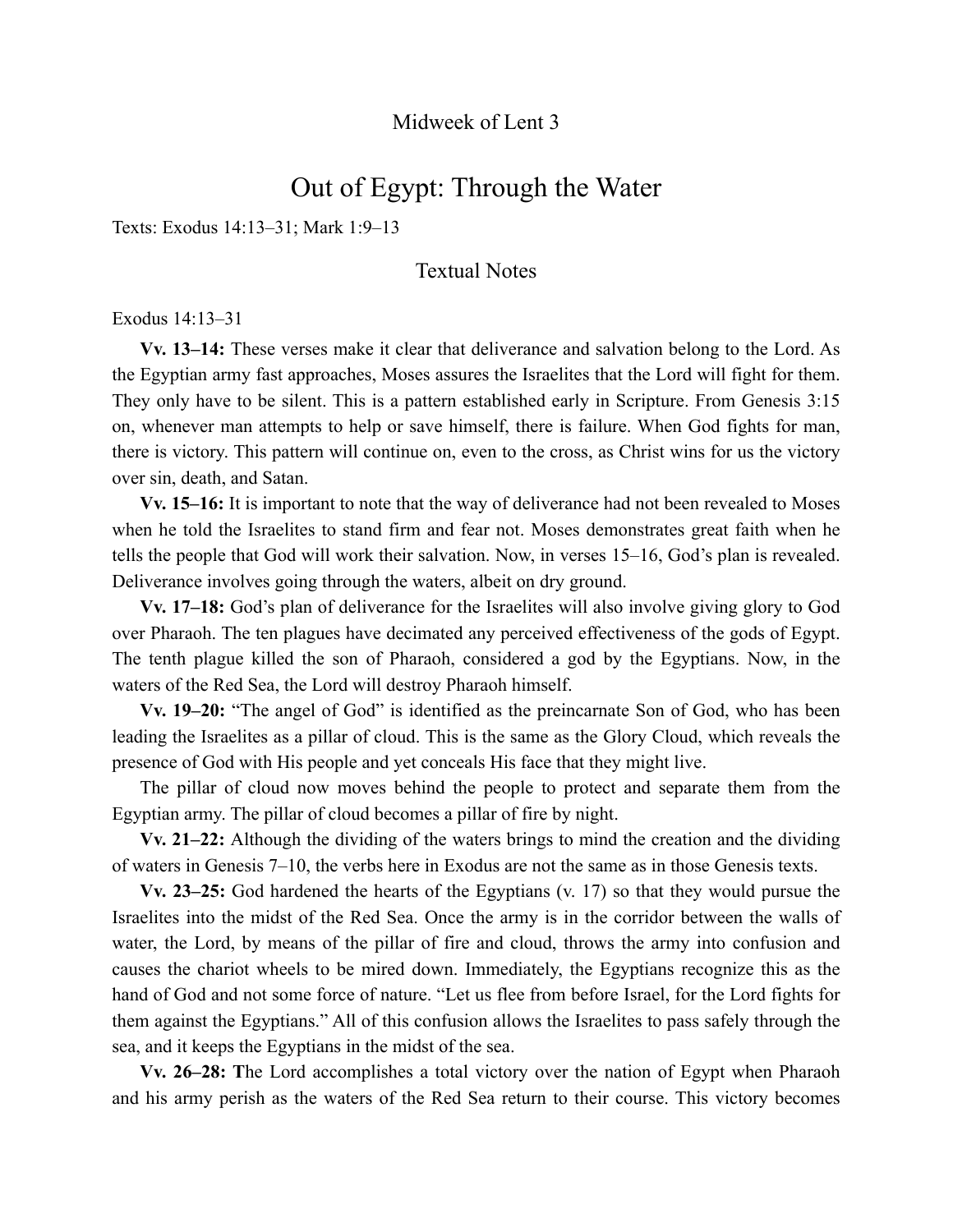known far and wide and strikes fear in the hearts of the surrounding nations. Forty years later, Rahab of Jericho references this event which might be the reason she comes to worship the One true God (Joshua 2:10).

**V. 29:** The re-emphasis of Israel's deliverance by walking on dry ground in the midst of the sea, while the Egyptians were destroyed by the same waters, points to the dual nature of water: it kills and gives life. God destroys through water, and He saves through water.

**V. 30:** There was physical evidence of God's victory as dead Egyptians lined the shores of the Red Sea.

**V. 31:** Most English versions translate this verse as, "Israel saw the great power that the Lord used." The Hebrew reads, "Israel saw the great hand that the Lord used." Again, this great and miraculous event gives credibility to Moses and his strengthened faith in the Lord.

#### Mark 1:9–13

**V. 9:** "In those days" indicates not just the beginning of a new section but also the beginning of something extraordinary—most likely something involving God's saving activity.

Jesus' Baptism by John takes place in the Jordan River. This location is important because of the ongoing death-and-new-life themes that surround the accounts of this river (Joshua 3–4; 2 Kings 2:1–14; 5:1–15).

**V. 10:** "When He came up out of the water": Much is made of this "coming up out"—but with an incorrect focus. This is not a reference to total immersion, nor is it a reference to steep river banks. Rather, this is a "death and new life (resurrection)" statement. One goes down into the water to die in order to come up out to new life. This pattern is seen with Moses (Exodus 2:1–10; 14:13–31), Naaman (2 Kings 5:1–15), and with Jonah. This, then, is the language used for Baptism in the New Testament.

"the heavens being torn open": This is more properly, "the heavens splitting," and it is used again with the splitting of the curtain in the temple in Mark 15:38.

"like a dove": The dove language appears in a similar fashion in Genesis 1:2 at creation—the Spirit hovered (like a bird) over the waters—and then in Genesis 8:8–12 when the waters from the flood are receding. Note these are creation—and new creation—events and are also connected to water.

**V. 11:** "My beloved Son" brings to mind God's command for Abraham to take his son (Isaac), whom he loved, and offer him as a sacrifice (Genesis 22; see notes for Lent 2).

**Vv. 12–13:** As in verse 10, Mark once again uses the term "immediately." Jesus is immediately driven into the wilderness for forty days and faces temptation by Satan.

Martin Luther indicates that at Jesus' Baptism, Jesus took all the sins of mankind upon Himself. This reversal (since Baptism cleanses us from sin) makes Jesus the Sin-bearer and, as with the scapegoat—or sin-bearer—of the Day of Atonement, Jesus takes those sins into the wilderness to Azazel, Satan. (See notes for Good Friday.)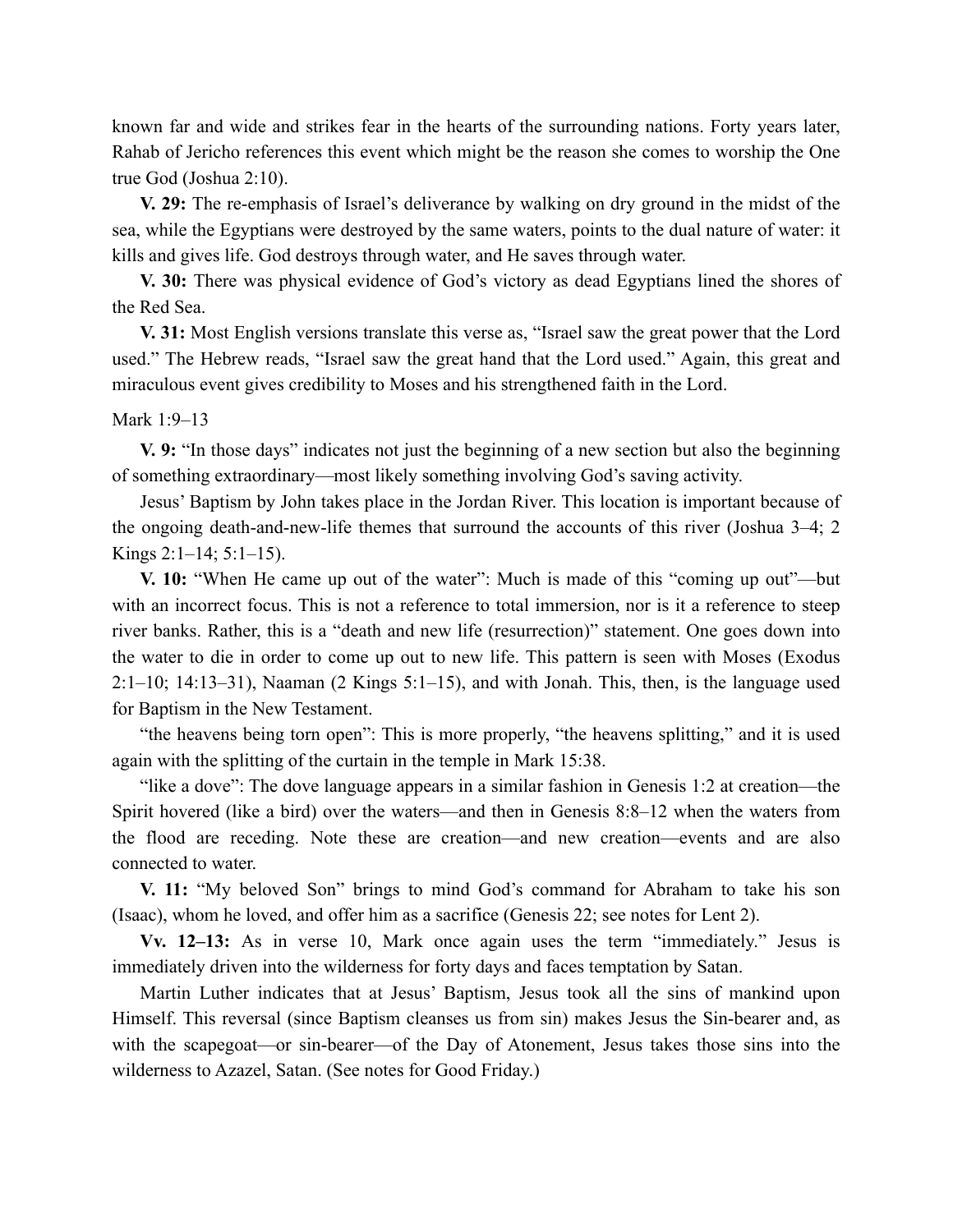### The Water Motif (Death and Life)

The "Water" motif is perhaps one of the most well-known and most attested in Scripture. In the beginning, life was brought forth from the waters, but after the fall the waters also began to bring death. We first see this dual reality in the flood of Noah. The waters of the flood destroyed the world and all the evil people, and yet, at the same time, the waters saved and gave life to Noah and his family, eight people in all (1 Peter 3:20–21).

Following the flood, the motif appears again in the life of Moses. Hebrew baby boys were being drowned in the waters of the Nile, but Moses was placed in his own ark (basket) and saved by these same waters. Then, as the Israelites were fleeing the land of Egypt, the waters of the Red Sea were parted and the Israelites were saved, but the evil, hard-hearted Egyptian army was drowned in these same waters.

When the Israelites passed through the Jordan River into the Promised Land, the waters were parted again. In this case, the wilderness was a place of death and evil, but the Promised Land was a place of life and the Lord's presence.

The account of Naaman and Elijah continues the motif. Naaman descended into the waters of the Jordan, a dead man with leprosy, but he came out with new flesh like that of a baby. Jonah was swallowed by the great fish and went into the depths of the sea for three days; but then he was vomited out on dry ground with new life. Even Jesus refers to this event as a sign of His own death and resurrection as He spends three days in the tomb and then rises to new life.

Jesus' Baptism in the Jordan River shows a great reversal of the motif. As He is baptized, He does not receive life by the cleansing of His sins; rather, He takes on all of our sins as He becomes the Sin-bearer. For us, Baptism is our part in this biblical motif as our old Adam is drowned and the new Adam comes forth.

#### Sermon

Slavery—bondage—servitude. Brutal taskmasters—heavy burdens—daily despair and hopelessness. This was the land of Egypt for the Israelites. Four hundred years prior, the land of Egypt was a place of refuge, a place of rescue. It was a place that promised food in the midst of famine, a land that gave the Hebrews a home at a time when things were becoming desperate. But that had all changed. A pharaoh had ascended to the throne who did not know, who did not acknowledge the great deeds and works of Joseph. Now, the Hebrew people had become a source of cheap labor. Now, the Hebrew people were enslaved to carry out the building projects of the pharaoh. Now, slavery, bondage, and servitude, brutal taskmasters and heavy burdens were their lot, and they groaned under this reality.

Even though the Israelites had journeyed willingly to the land of Egypt, and even though they had been blessed in this journey by plentiful grain and the beautiful land of Goshen as their dwelling place, what had once been a good and gracious land had become a place of enslavement. What had once been a place a refuge became a place of pain and sorrow. What had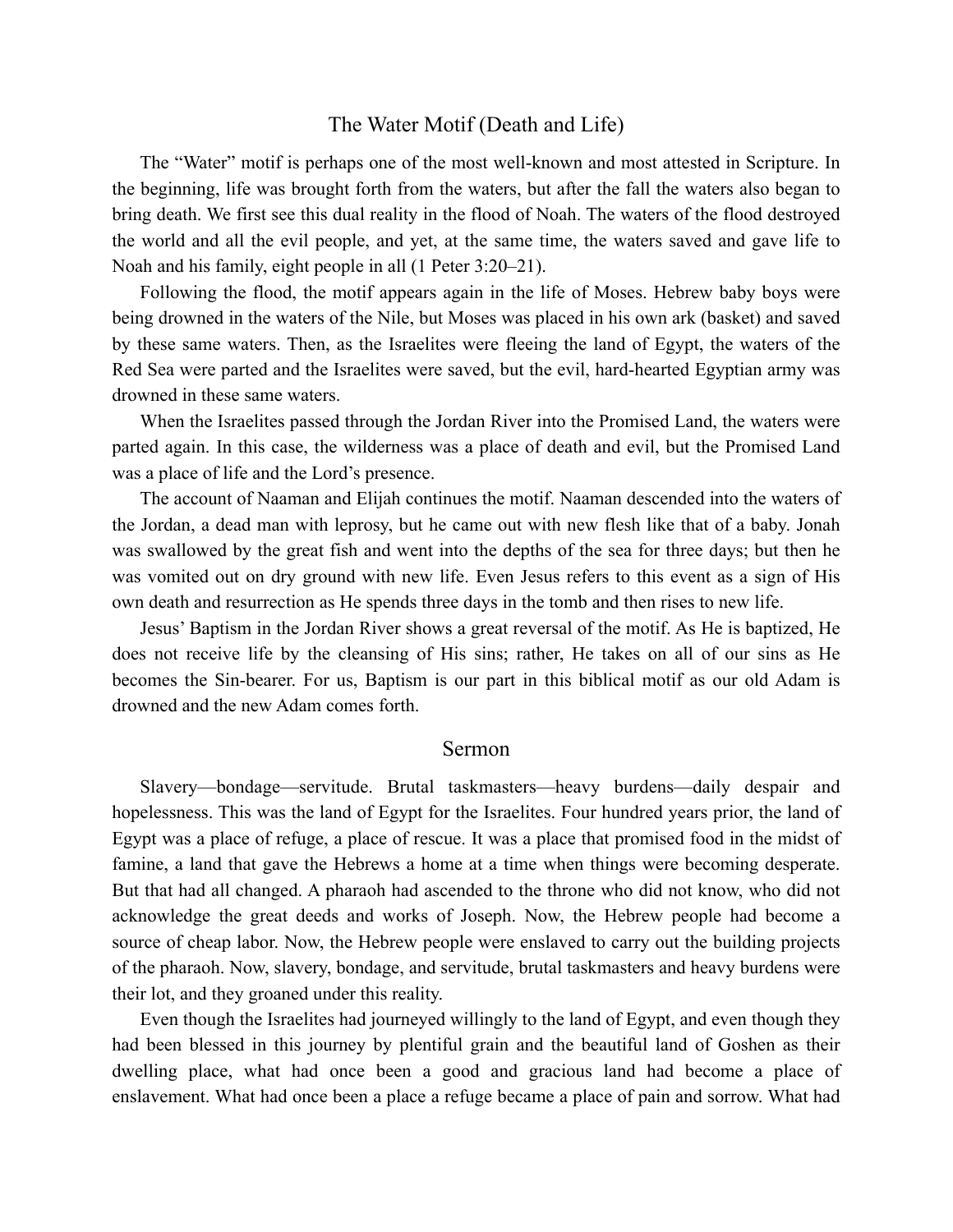once been a place of life became a place of death—a land of exile where their baby boys were thrown into the Nile River. And the Hebrews were helpless to break free and escape Egypt.

The people were in need of a leader. They were in need of a savior. They needed a leader to arise from their midst, a leader who would gather them together. One who would remind them of who they were and who their God was—and who they were in relationship to this God. They needed one who would bring them out of this terrible land of slavery and death. They needed someone who could and who *would* stand up to Pharaoh. So God sent Moses.

We could spend time talking about Moses and his abilities, or lack thereof. We could speak of his training, his education, and his reluctance. We could speak of his temper, of his wimpiness, of his lack of desire to carry out the task. We could speak at great length about all of these things; but God equipped Moses for the task and then sent him to rescue His people. One stubborn pharaoh and ten plagues later, Moses and the Israelites finally leave town after four hundred years. Moses and the Israelites are headed back to the land that was promised by God to His people from the days of Abraham.

However, two obstacles remain between them and their rescue. Two obstacles stand in the way of their return from exile: a large army and a big body of water. Two obstacles and the Israelites are right in the middle of both of them. Pharaoh and his army are coming up fast from behind, and the Red Sea looms large ahead. They are stuck between the proverbial "rock and a hard place;" but God has a plan, a way, a means by which to save His people.

The Lord God tells Moses to raise his staff over the waters of the Red Sea; miraculously, stupendously, the waters part, and the people pass through the waters on dry ground. As the people go through the waters, they are rescued from the land of slavery and death. The people cross over as they begin their return from exile. And then, to tie up all the loose ends and to deliver a message, the waters collapse on the advancing Egyptian army. Pharaoh and his army are destroyed in the waters. The evil is washed away. In the words of Moses, God says to His people, "Fear not, stand firm, and see the salvation of the Lord, which He will work for you today. For the Egyptians whom you see today, you shall never see again. The Lord will fight for you, and you have only to be silent." And so the Hebrew people are saved by the waters.

There is life and death in those waters. The same waters that destroy the evil pharaoh and his army save the people of God. The Egyptians are drowned, and the Israelites walk away alive. The waters that killed also preserved life. This will not be the last time the Lord uses water to destroy the enemy and give life to His people. This will not be the last time the Lord uses water to bring His people back from exile.

A land of bondage, a land of slavery to sin and death—slaves of Satan, enemies of God. The enemies—sin, death, and Satan—still seek to enslave God's people. Indeed, these enemies are successful, for we groan under the terrible burden of everlasting death. The people need—we need—to escape, but alas, we cannot. We need a Savior. We need a Savior, a Deliverer to rise from our midst. A Savior who will gather us up and bring us out of this land of exile. We need a Savior who will reunite and restore us to God. We need One who will stand up to Satan and his